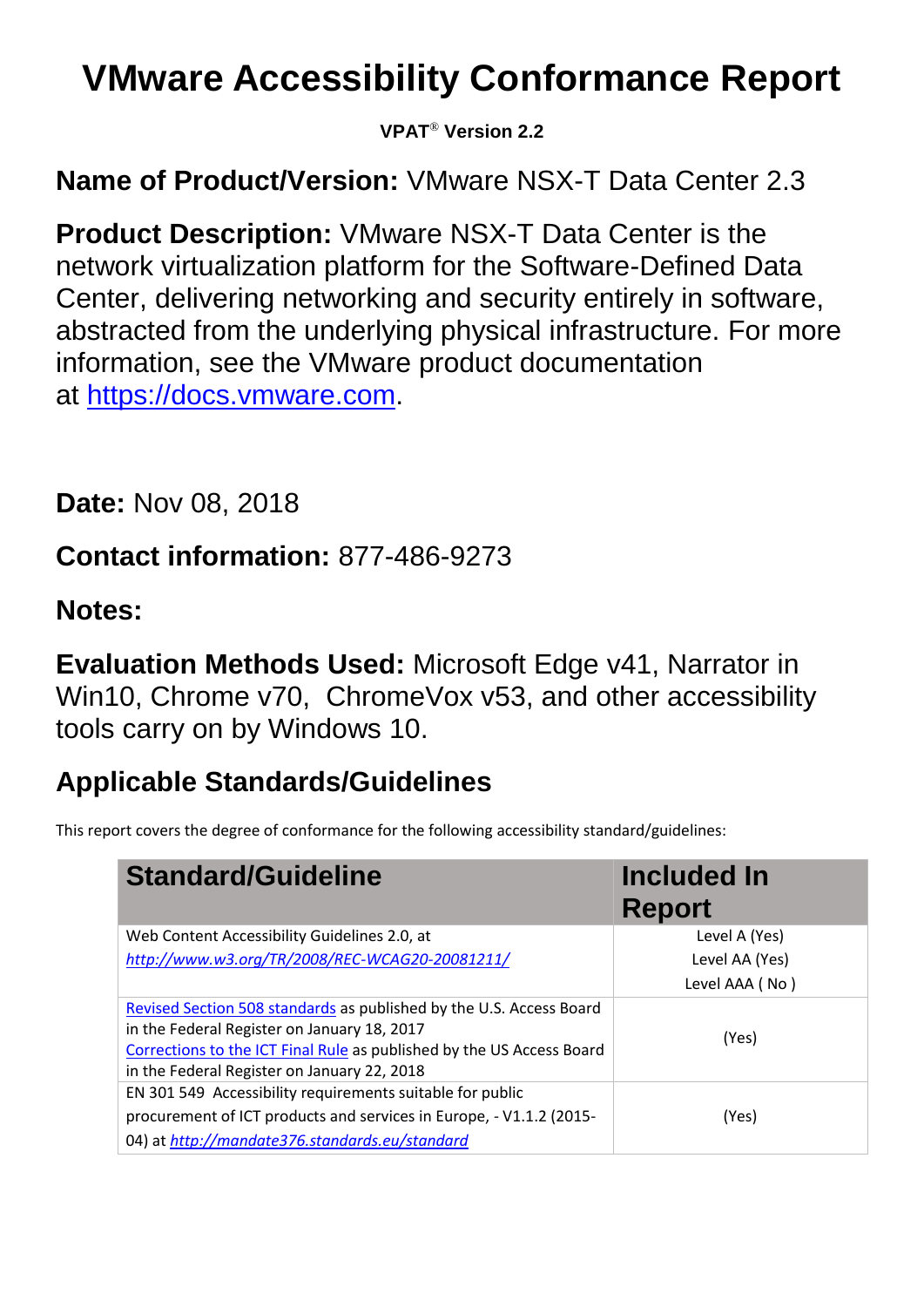### **Terms**

The terms used in the Conformance Level information are defined as follows:

- **Supports**: The functionality of the product has at least one method that meets the criterion without known defects or meets with equivalent facilitation.
- **Partially Supports**: Some functionality of the product does not meet the criterion.
- **Does Not Support**: The majority of product functionality does not meet the criterion.
- **Not Applicable**: The criterion is not relevant to the product.
- **Not Evaluated**: The product has not been evaluated against the criterion. This can be used only in WCAG 2.0 Level AAA.

### **WCAG 2.0 Report**

Tables 1 and 2 also document conformance with:

- EN 301 549: Chapter 9 Web, Chapter 10 Non-Web documents, Section 11.2.1- Non-Web Software (excluding closed functionality), and Section 11.2.2 - Non-Web Software (closed functionality).
- Revised Section 508: Chapter 5 501.1 Scope, 504.2 Content Creation or Editing, and Chapter 6 – 602.3 Electronic Support Documentation.

Note: When reporting on conformance with the WCAG 2.0 Success Criteria, they are scoped for full pages, complete processes, and accessibility-supported ways of using technology as documented in the [WCAG 2.0 Conformance Requirements](https://www.w3.org/TR/WCAG20/#conformance-reqs).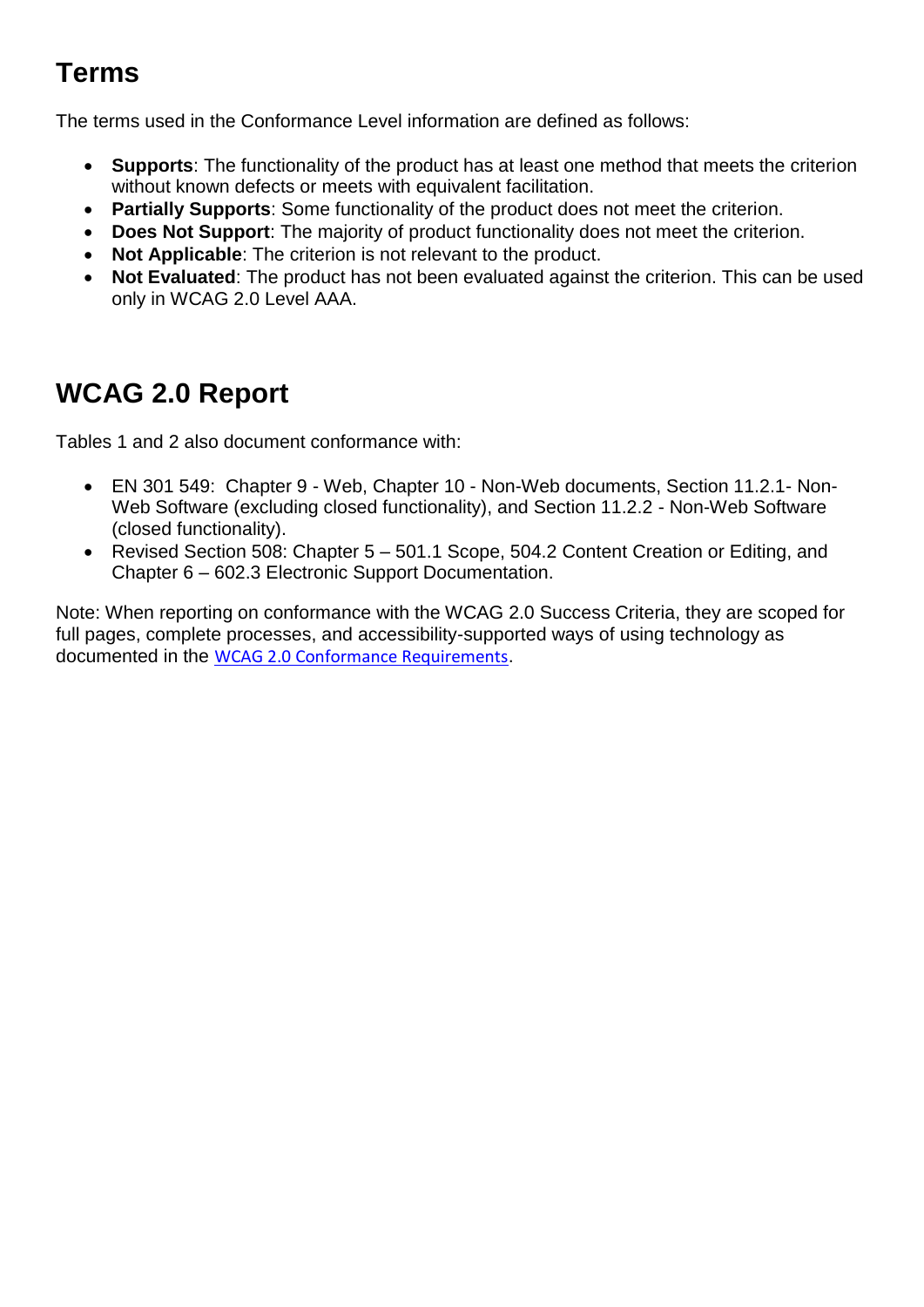### **Table 1: Success Criteria, Level A**

| <b>Criteria</b>                                                                                                                                                                                                                                                   | <b>Conformance</b><br>Level | <b>Remarks and Explanations</b>                                                                                                                             |
|-------------------------------------------------------------------------------------------------------------------------------------------------------------------------------------------------------------------------------------------------------------------|-----------------------------|-------------------------------------------------------------------------------------------------------------------------------------------------------------|
| 1.1.1 Non-text Content (Level A)<br>Also applies to:<br>EN 301 549 Criteria<br>$\bullet$ 9.2.1 (Web)<br>12.2.4 (Support Docs)<br>$\bullet$<br><b>Revised Section 508</b><br>501 (Web)(Software)<br>$\bullet$<br>602.3 (Support Docs)<br>$\bullet$                 | Partially Supports          | Most non-text Content could be read<br>with descriptions properly. But there are<br>some images and buttons in NSX-T have<br>no label or read with nothing. |
| 1.2.1 Audio-only and Video-only (Prerecorded)<br>(Level A)<br>Also applies to:<br>EN 301 549 Criteria<br>9.2.2 (Web)<br>$\bullet$<br>12.2.4 (Support Docs)<br>$\bullet$<br><b>Revised Section 508</b><br>501 (Web)(Software)<br>602.3 (Support Docs)<br>$\bullet$ | Not Applicable              | The product has no multimedia.                                                                                                                              |
| 1.2.2 Captions (Prerecorded) (Level A)<br>Also applies to:<br>EN 301 549 Criteria<br>• $9.2.3$ (Web)<br>12.2.4 (Support Docs)<br><b>Revised Section 508</b><br>501 (Web)(Software)<br>$\bullet$<br>602.3 (Support Docs)                                           | Not Applicable              | The product has no multimedia.                                                                                                                              |
| 1.2.3 Audio Description or Media Alternative<br>(Prerecorded) (Level A)<br>Also applies to:<br>EN 301 549 Criteria<br>9.2.4 (Web)<br>$\bullet$<br>12.2.4 (Support Docs)<br><b>Revised Section 508</b><br>501 (Web)(Software)<br>$\bullet$<br>602.3 (Support Docs) | Not Applicable              | The product has no multimedia.                                                                                                                              |
| 1.3.1 Info and Relationships (Level A)<br>Also applies to:<br>EN 301 549 Criteria<br>9.2.7 (Web)<br>12.2.4 (Support Docs)<br><b>Revised Section 508</b><br>501 (Web)(Software)<br>$\bullet$<br>602.3 (Support Docs)                                               | Partially Supports          | The row/column header info of some<br>table's contents could not be read<br>properly.                                                                       |
| 1.3.2 Meaningful Sequence (Level A)<br>Also applies to:<br>EN 301 549 Criteria<br>$\bullet$ 9.2.8 (Web)<br>12.2.4 (Support Docs)<br><b>Revised Section 508</b><br>501 (Web)(Software)<br>$\bullet$                                                                | Supports                    |                                                                                                                                                             |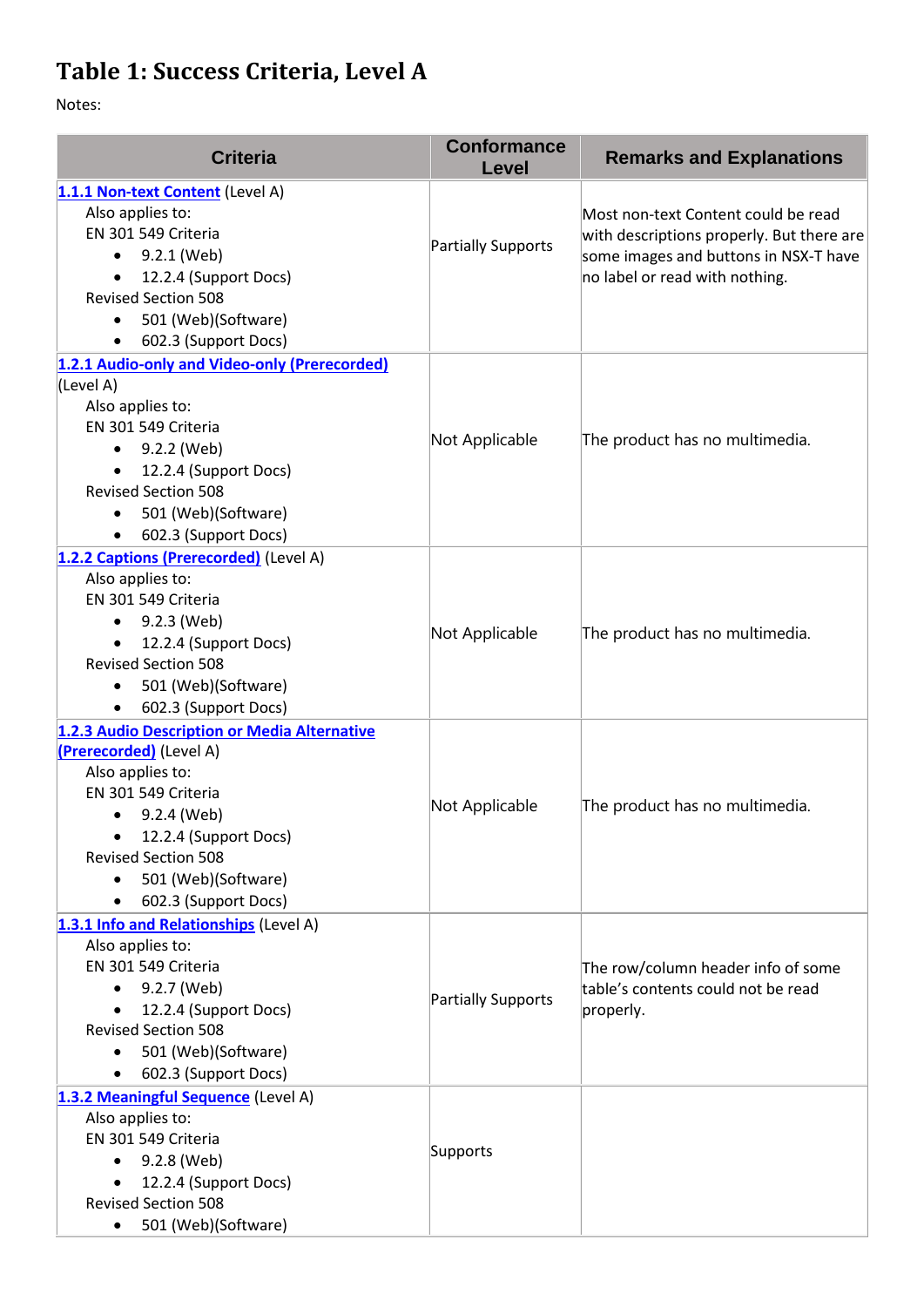| <b>Criteria</b>                                                                                                                                                                                                      | <b>Conformance</b><br><b>Level</b> | <b>Remarks and Explanations</b>                                                                                                                                                                                                                                                                                                                                                                                                        |
|----------------------------------------------------------------------------------------------------------------------------------------------------------------------------------------------------------------------|------------------------------------|----------------------------------------------------------------------------------------------------------------------------------------------------------------------------------------------------------------------------------------------------------------------------------------------------------------------------------------------------------------------------------------------------------------------------------------|
| 602.3 (Support Docs)<br>$\bullet$                                                                                                                                                                                    |                                    |                                                                                                                                                                                                                                                                                                                                                                                                                                        |
| 1.3.3 Sensory Characteristics (Level A)<br>Also applies to:<br>EN 301 549 Criteria<br>9.2.9 (Web)<br>$\bullet$<br>12.2.4 (Support Docs)<br><b>Revised Section 508</b><br>501 (Web)(Software)<br>602.3 (Support Docs) | <b>Partially Supports</b>          | Instructions provided for understanding<br>and operating content do not rely solely<br>on sensory characteristics of<br>components such as shape, size, visual<br>location, orientation, or sound.<br>Almost all contents in NSX-T support this<br>criteria exception some icons convey<br>info only with orientation, such as Sort<br>button in table.                                                                                |
| 1.4.1 Use of Color (Level A)<br>Also applies to:<br>EN 301 549 Criteria<br>$\bullet$ 9.2.10 (Web)<br>12.2.4 (Support Docs)<br><b>Revised Section 508</b><br>501 (Web)(Software)<br>602.3 (Support Docs)              | <b>Partially Supports</b>          | Color is not used as the only visual<br>means of conveying information,<br>indicating an action, prompting a<br>response, or distinguishing a visual<br>element.<br>Some elements, such as status info on<br>Dashboard page, these circle image,<br>they are conveyed status info with color<br>only, nothing else were read by screen<br>reader when focus on these elements.                                                         |
| 1.4.2 Audio Control (Level A)<br>Also applies to:<br>EN 301 549 Criteria<br>9.2.11 (Web)<br>$\bullet$<br>12.2.4 (Support Docs)<br><b>Revised Section 508</b><br>501 (Web)(Software)<br>602.3 (Support Docs)          | Not Applicable                     | There is no Audio content in NSX-T                                                                                                                                                                                                                                                                                                                                                                                                     |
| 2.1.1 Keyboard (Level A)<br>Also applies to:<br>EN 301 549 Criteria<br>9.2.15 (Web)<br>12.2.4 (Support Docs)<br><b>Revised Section 508</b><br>501 (Web)(Software)<br>602.3 (Support Docs)                            | <b>Partially Supports</b>          | A few elements could not be reached by<br>keyboard. Such as elements on some<br>warning or error message page.                                                                                                                                                                                                                                                                                                                         |
| 2.1.2 No Keyboard Trap (Level A)<br>Also applies to:<br>EN 301 549 Criteria<br>9.2.16 (Web)<br>12.2.4 (Support Docs)<br><b>Revised Section 508</b><br>501 (Web)(Software)<br>602.3 (Support Docs)                    | <b>Partially Supports</b>          | If keyboard focus can be moved to a<br>component of the page using a keyboard<br>interface, then focus can be moved<br>away from that component using only a<br>keyboard interface, and, if it requires<br>more than unmodified arrow or tab keys<br>or other standard exit methods, the user<br>is advised of the method for moving<br>focus away.<br>A very few elements in NSX-T have this<br>problem. Such as some drop down list. |
| 2.2.1 Timing Adjustable (Level A)<br>Also applies to:                                                                                                                                                                | Not Applicable                     |                                                                                                                                                                                                                                                                                                                                                                                                                                        |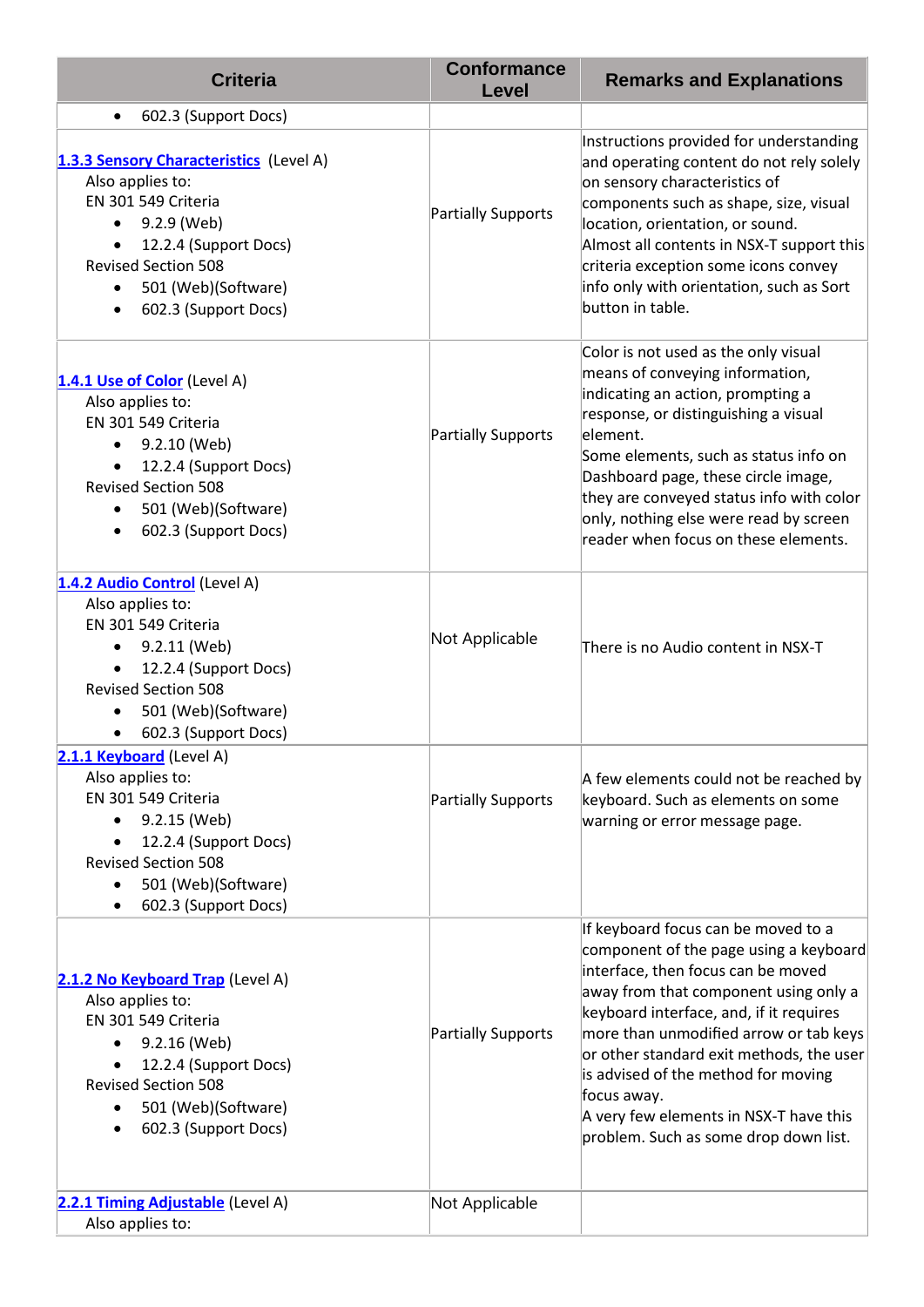| <b>Criteria</b>                                                                                                                                                                                                                                                                         | <b>Conformance</b><br>Level | <b>Remarks and Explanations</b>                                                                                                                                                                                                                                                                                                                                                                                |
|-----------------------------------------------------------------------------------------------------------------------------------------------------------------------------------------------------------------------------------------------------------------------------------------|-----------------------------|----------------------------------------------------------------------------------------------------------------------------------------------------------------------------------------------------------------------------------------------------------------------------------------------------------------------------------------------------------------------------------------------------------------|
| EN 301 549 Criteria<br>9.2.17 (Web)<br>$\bullet$<br>12.2.4 (Support Docs)<br><b>Revised Section 508</b><br>501 (Web)(Software)<br>$\bullet$<br>602.3 (Support Docs)                                                                                                                     |                             |                                                                                                                                                                                                                                                                                                                                                                                                                |
| 2.2.2 Pause, Stop, Hide (Level A)<br>Also applies to:<br>EN 301 549 Criteria<br>9.2.18 (Web)<br>$\bullet$<br>12.2.4 (Support Docs)<br>$\bullet$<br><b>Revised Section 508</b><br>501 (Web)(Software)<br>602.3 (Support Docs)<br>$\bullet$                                               | Does not Support            | Auto-updating: For any auto-updating<br>information that (1) starts automatically<br>and (2) is presented in parallel with<br>other content, there is a mechanism for<br>the user to pause, stop, or hide it or to<br>control the frequency of the update<br>unless the autoupdating is part of an<br>activity where it is essential.<br>In NSX-T, the auto-refresh content could<br>not be stopped or paused. |
| 2.3.1 Three Flashes or Below Threshold (Level A)<br>Also applies to:<br>EN 301 549 Criteria<br>9.2.19 (Web)<br>12.2.4 (Support Docs)<br><b>Revised Section 508</b><br>501 (Web)(Software)<br>602.3 (Support Docs)<br>$\bullet$                                                          | Supports                    |                                                                                                                                                                                                                                                                                                                                                                                                                |
| 2.4.1 Bypass Blocks (Level A)<br>Also applies to:<br>EN 301 549 Criteria<br>9.2.20 (Web)<br>12.2.4 (Support Docs)<br><b>Revised Section 508</b><br>501 (Web)(Software) - Does not apply to<br>$\bullet$<br>non-web software<br>602.3 (Support Docs) - Does not apply to<br>non-web docs | Supports                    |                                                                                                                                                                                                                                                                                                                                                                                                                |
| 2.4.2 Page Titled (Level A)<br>Also applies to:<br>EN 301 549 Criteria<br>9.2.21 (Web)<br>12.2.4 (Support Docs)<br><b>Revised Section 508</b><br>501 (Web)(Software)<br>$\bullet$<br>602.3 (Support Docs)                                                                               | Supports                    |                                                                                                                                                                                                                                                                                                                                                                                                                |
| 2.4.3 Focus Order (Level A)<br>Also applies to:<br>EN 301 549 Criteria<br>9.2.22 (Web)<br>12.2.4 (Support Docs)<br><b>Revised Section 508</b><br>501 (Web)(Software)<br>602.3 (Support Docs)                                                                                            | Supports                    |                                                                                                                                                                                                                                                                                                                                                                                                                |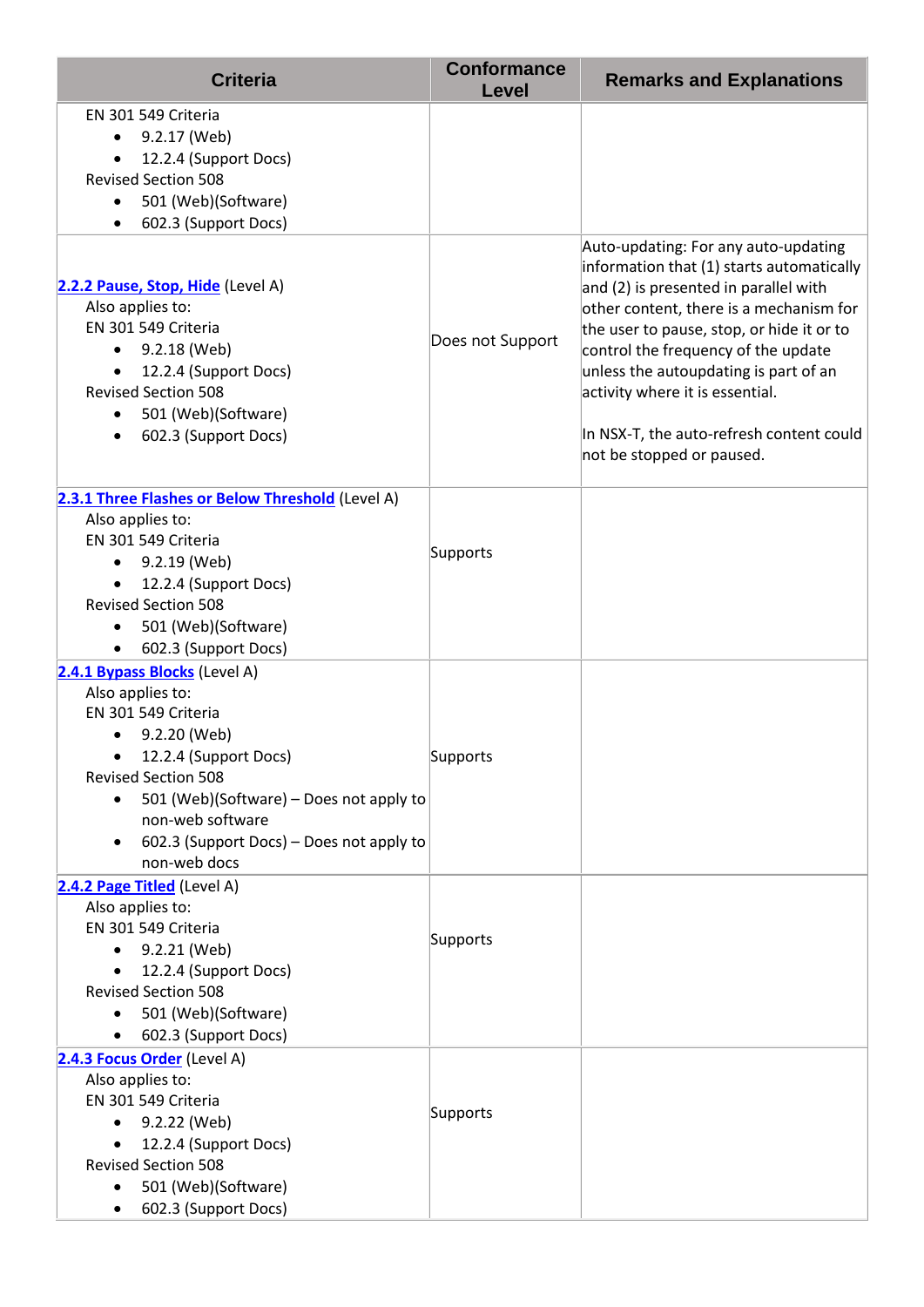| <b>Criteria</b>                                                                                                                                                                                                                                                | <b>Conformance</b><br><b>Level</b> | <b>Remarks and Explanations</b>                                                                                                                                                                                                                                                                                                                      |
|----------------------------------------------------------------------------------------------------------------------------------------------------------------------------------------------------------------------------------------------------------------|------------------------------------|------------------------------------------------------------------------------------------------------------------------------------------------------------------------------------------------------------------------------------------------------------------------------------------------------------------------------------------------------|
| 2.4.4 Link Purpose (In Context) (Level A)<br>Also applies to:<br>EN 301 549 Criteria<br>9.2.23 (Web)<br>$\bullet$<br>12.2.4 (Support Docs)<br>$\bullet$<br><b>Revised Section 508</b><br>501 (Web)(Software)<br>$\bullet$<br>602.3 (Support Docs)<br>$\bullet$ | Partially Supports                 | The purpose of each link can be<br>determined from the link text alone or<br>from the link text together with its<br>programmatically determined link<br>context, except where the purpose of<br>the link would be ambiguous to users in<br>general.<br>In NSX-T, some image links have no label<br>and descriptions to be read by screen<br>reader. |
| 3.1.1 Language of Page (Level A)<br>Also applies to:<br>EN 301 549 Criteria<br>9.2.27 (Web)<br>$\bullet$<br>12.2.4 (Support Docs)<br>$\bullet$<br><b>Revised Section 508</b><br>501 (Web)(Software)<br>602.3 (Support Docs)<br>$\bullet$                       | Supports                           |                                                                                                                                                                                                                                                                                                                                                      |
| 3.2.1 On Focus (Level A)<br>Also applies to:<br>EN 301 549 Criteria<br>9.2.29 (Web)<br>$\bullet$<br>12.2.4 (Support Docs)<br><b>Revised Section 508</b><br>501 (Web)(Software)<br>$\bullet$<br>602.3 (Support Docs)<br>$\bullet$                               | Supports                           |                                                                                                                                                                                                                                                                                                                                                      |
| 3.2.2 On Input (Level A)<br>Also applies to:<br>EN 301 549 Criteria<br>9.2.30 (Web)<br>12.2.4 (Support Docs)<br><b>Revised Section 508</b><br>501 (Web)(Software)<br>602.3 (Support Docs)                                                                      | Supports                           |                                                                                                                                                                                                                                                                                                                                                      |
| <b>3.3.1 Error Identification</b> (Level A)<br>Also applies to:<br>EN 301 549 Criteria<br>9.2.33 (Web)<br>$\bullet$<br>12.2.4 (Support Docs)<br><b>Revised Section 508</b><br>501 (Web)(Software)<br>$\bullet$<br>602.3 (Support Docs)                         | Supports                           |                                                                                                                                                                                                                                                                                                                                                      |
| 3.3.2 Labels or Instructions (Level A)<br>Also applies to:<br>EN 301 549 Criteria<br>9.2.34 (Web)<br>12.2.4 (Support Docs)<br><b>Revised Section 508</b><br>501 (Web)(Software)<br>602.3 (Support Docs)                                                        | Supports                           |                                                                                                                                                                                                                                                                                                                                                      |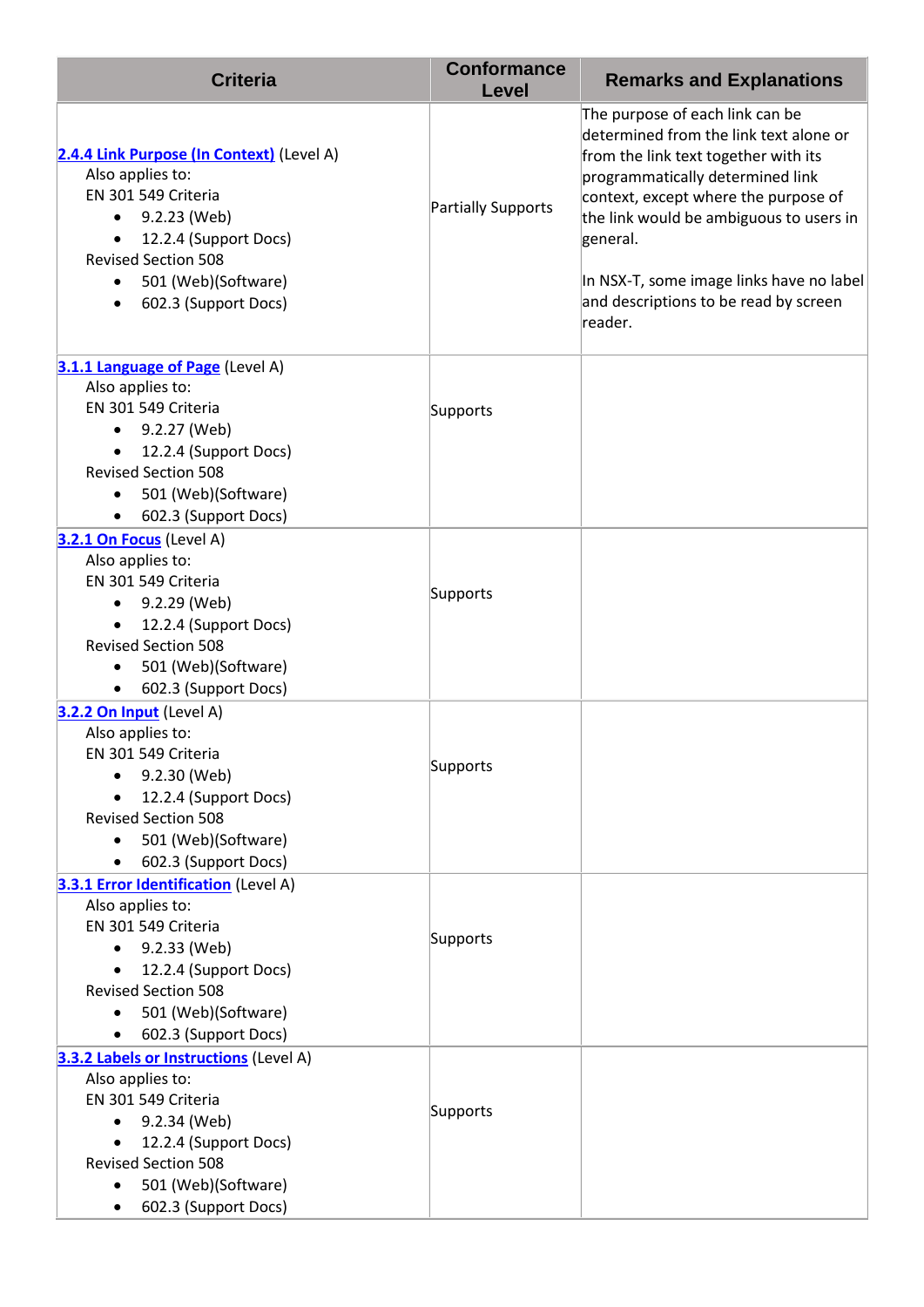| <b>Conformance</b><br>Level | <b>Remarks and Explanations</b>                                                                                                                                                                                                                                                                                                                                                                                          |
|-----------------------------|--------------------------------------------------------------------------------------------------------------------------------------------------------------------------------------------------------------------------------------------------------------------------------------------------------------------------------------------------------------------------------------------------------------------------|
| Partially Supports          | In content implemented using markup<br>languages, elements have complete start<br>and end tags, elements are nested<br>according to their specifications,<br>elements do not contain duplicate<br>attributes, and any IDs are unique,<br>except where the specifications allow<br>these features.<br>In NSX-T, there are some elements has<br>duplicate attributes that will be read by<br>screen reader at least twice. |
| Supports                    |                                                                                                                                                                                                                                                                                                                                                                                                                          |
|                             |                                                                                                                                                                                                                                                                                                                                                                                                                          |

### **Table 2: Success Criteria, Level AA**

| <b>Criteria</b>                                  | <b>Conformance</b><br>Level | <b>Remarks and Explanations</b> |
|--------------------------------------------------|-----------------------------|---------------------------------|
| 1.2.4 Captions (Live) (Level AA)                 |                             |                                 |
| Also applies to:                                 |                             |                                 |
| EN 301 549 Criteria                              |                             |                                 |
| • $9.2.5$ (Web)                                  | Not Applicable              | There is no live in NSX-T       |
| 12.2.4 (Support Docs)<br>$\bullet$               |                             |                                 |
| <b>Revised Section 508</b>                       |                             |                                 |
| 501 (Web)(Software)<br>$\bullet$                 |                             |                                 |
| 602.3 (Support Docs)<br>$\bullet$                |                             |                                 |
| 1.2.5 Audio Description (Prerecorded) (Level AA) |                             |                                 |
| Also applies to:                                 |                             |                                 |
| EN 301 549 Criteria                              |                             |                                 |
| $\bullet$ 9.2.6 (Web)                            |                             | There is no audio in NSX-T      |
| 12.2.4 (Support Docs)                            | Not Applicable              |                                 |
| <b>Revised Section 508</b>                       |                             |                                 |
| 501 (Web)(Software)<br>$\bullet$                 |                             |                                 |
| 602.3 (Support Docs)<br>$\bullet$                |                             |                                 |
| 1.4.3 Contrast (Minimum) (Level AA)              |                             |                                 |
| Also applies to:                                 |                             |                                 |
| EN 301 549 Criteria                              |                             |                                 |
| 9.2.12 (Web)<br>$\bullet$                        | Supports                    |                                 |
| 12.2.4 (Support Docs)                            |                             |                                 |
| <b>Revised Section 508</b>                       |                             |                                 |
| 501 (Web)(Software)                              |                             |                                 |
| 602.3 (Support Docs)                             |                             |                                 |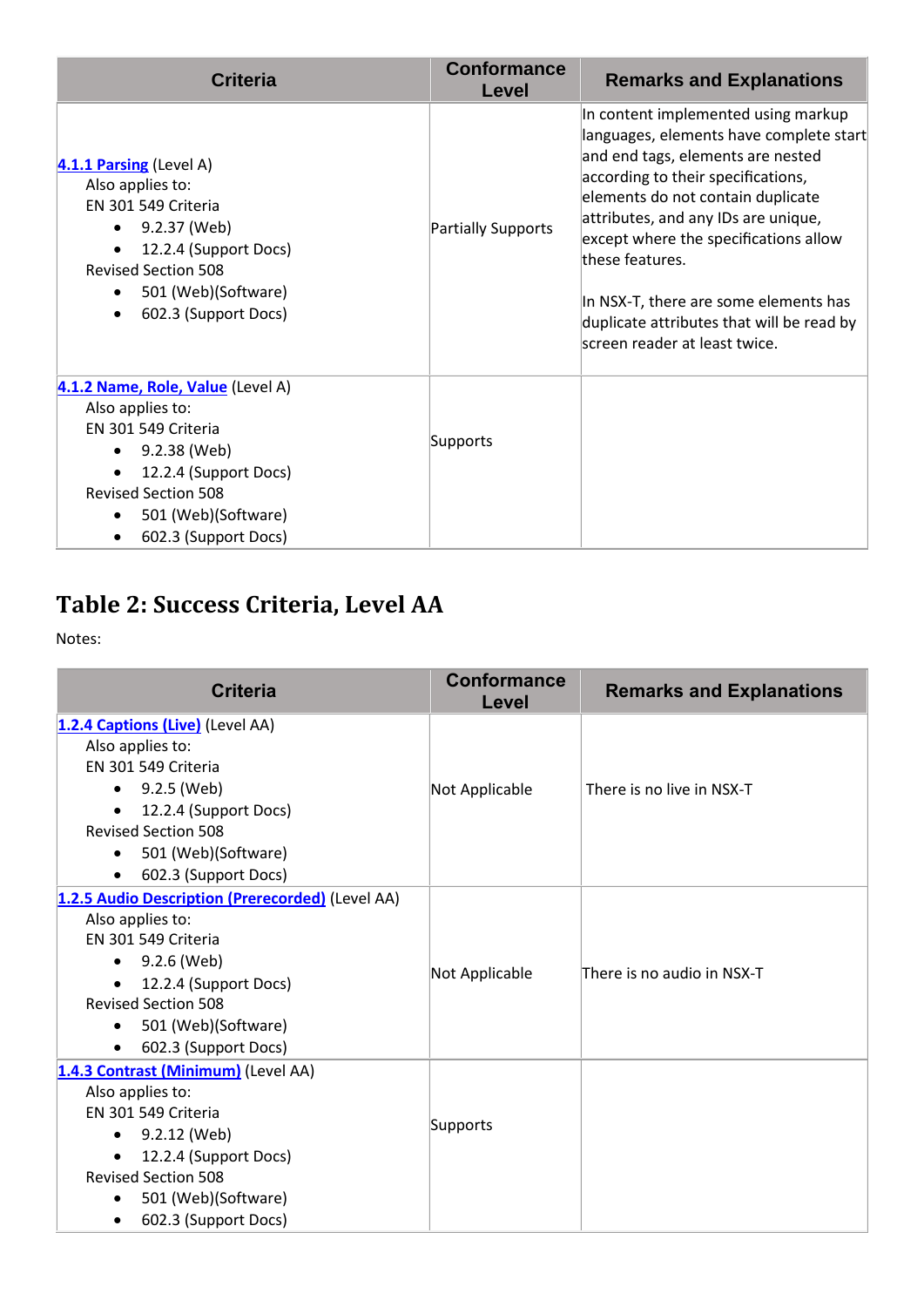| <b>Criteria</b>                                                                                                                                                                                                                                                                          | <b>Conformance</b><br>Level | <b>Remarks and Explanations</b>                                                                                                                                                                                                                                                                                                                                                                                                                                                                                                                                                                                                                                                                                                               |
|------------------------------------------------------------------------------------------------------------------------------------------------------------------------------------------------------------------------------------------------------------------------------------------|-----------------------------|-----------------------------------------------------------------------------------------------------------------------------------------------------------------------------------------------------------------------------------------------------------------------------------------------------------------------------------------------------------------------------------------------------------------------------------------------------------------------------------------------------------------------------------------------------------------------------------------------------------------------------------------------------------------------------------------------------------------------------------------------|
| 1.4.4 Resize text (Level AA)<br>Also applies to:<br>EN 301 549 Criteria<br>9.2.13 (Web)<br>$\bullet$<br>12.2.4 (Support Docs)<br><b>Revised Section 508</b><br>501 (Web)(Software)<br>$\bullet$<br>602.3 (Support Docs)                                                                  | Partially Supports          | Except for captions and images of text,<br>text can be resized without assistive<br>technology up to 200 percent without<br>loss of content or functionality.<br>Some strings in table were truncated,<br>such as strings in Switch page, and part<br>of side bar could not be displayed after<br>setting display to 200%                                                                                                                                                                                                                                                                                                                                                                                                                     |
| 1.4.5 Images of Text (Level AA)<br>Also applies to:<br>EN 301 549 Criteria<br>9.2.14 (Web)<br>12.2.4 (Support Docs)<br><b>Revised Section 508</b><br>501 (Web)(Software)<br>602.3 (Support Docs)                                                                                         | Partially Supports          | If the technologies being used can<br>achieve the visual presentation, text is<br>used to convey information rather than<br>images of text except for the following:<br>• Customizable: The image of text can<br>be visually customized to the user's<br>requirements;<br>• Essential: A particular presentation of<br>text is essential to the information being<br>conveyed.<br>In NSX-T, some status present by a circle<br>image, they have relative text, but the<br>text could not be displayed unless hover<br>mouse on part of the circle and could<br>not move focus on it. So, these texts<br>could not be displayed by keyboard<br>operation and could not be read by<br>screen reader. For example: System -><br>Components page. |
| 2.4.5 Multiple Ways (Level AA)<br>Also applies to:<br>EN 301 549 Criteria<br>9.2.24 (Web)<br>12.2.4 (Support Docs)<br><b>Revised Section 508</b><br>501 (Web)(Software) - Does not apply to<br>$\bullet$<br>non-web software<br>602.3 (Support Docs) – Does not apply to<br>non-web docs | Supports                    |                                                                                                                                                                                                                                                                                                                                                                                                                                                                                                                                                                                                                                                                                                                                               |
| 2.4.6 Headings and Labels (Level AA)<br>Also applies to:<br>EN 301 549 Criteria<br>9.2.25 (Web)<br>12.2.4 (Support Docs)<br><b>Revised Section 508</b><br>501 (Web)(Software)<br>602.3 (Support Docs)                                                                                    | Supports                    |                                                                                                                                                                                                                                                                                                                                                                                                                                                                                                                                                                                                                                                                                                                                               |
| 2.4.7 Focus Visible (Level AA)<br>Also applies to:<br>EN 301 549 Criteria                                                                                                                                                                                                                | Supports                    |                                                                                                                                                                                                                                                                                                                                                                                                                                                                                                                                                                                                                                                                                                                                               |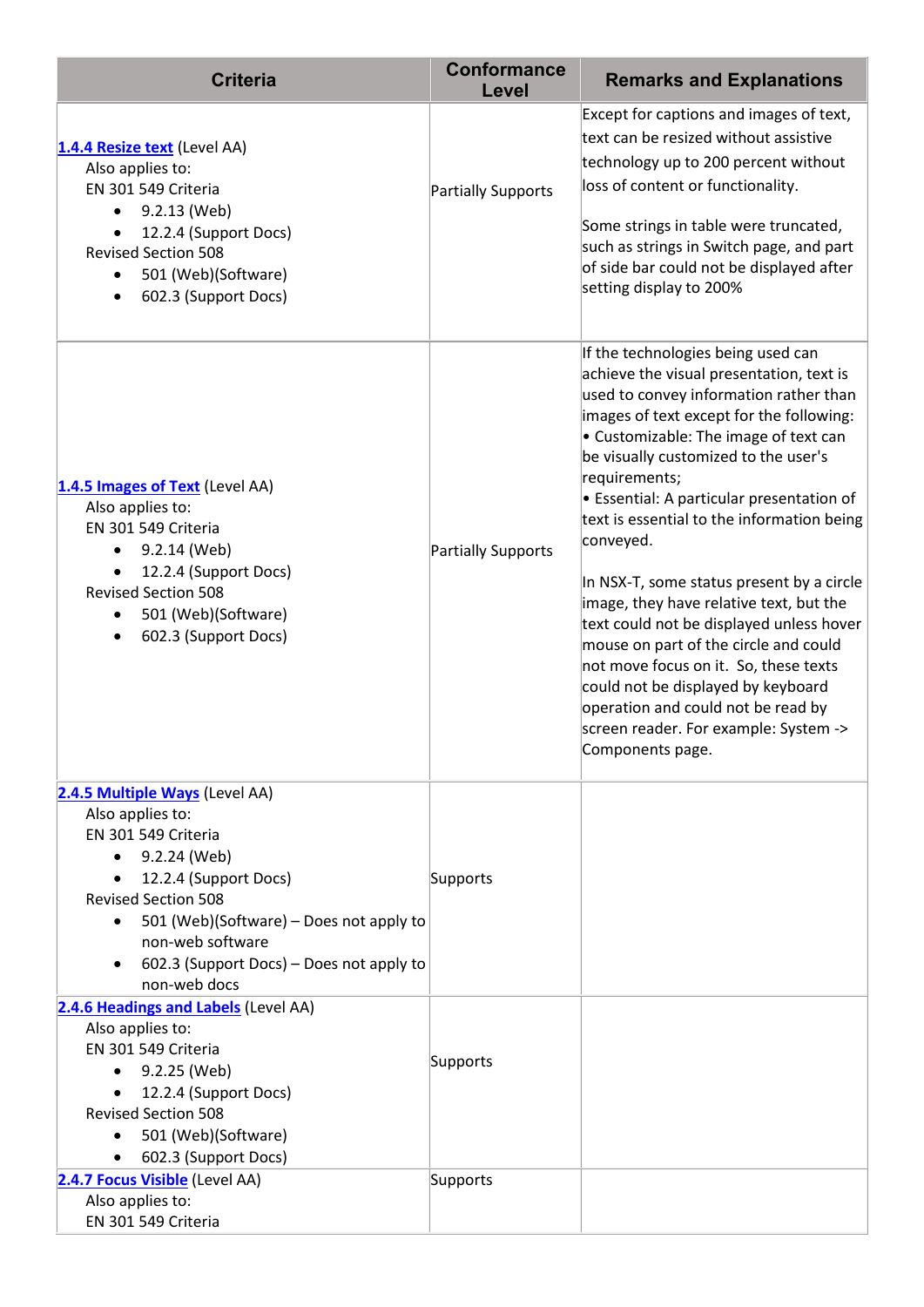| <b>Criteria</b>                                                                                                                                                                                                                                                                                                           | <b>Conformance</b><br>Level | <b>Remarks and Explanations</b> |
|---------------------------------------------------------------------------------------------------------------------------------------------------------------------------------------------------------------------------------------------------------------------------------------------------------------------------|-----------------------------|---------------------------------|
| 9.2.26 (Web)<br>$\bullet$<br>12.2.4 (Support Docs)<br><b>Revised Section 508</b><br>501 (Web)(Software)<br>602.3 (Support Docs)<br>$\bullet$                                                                                                                                                                              |                             |                                 |
| 3.1.2 Language of Parts (Level AA)<br>Also applies to:<br>EN 301 549 Criteria<br>$-9.2.28$ (Web)<br>12.2.4 (Support Docs)<br><b>Revised Section 508</b><br>• 501 (Web)(Software)<br>602.3 (Support Docs)                                                                                                                  | Supports                    |                                 |
| <b>3.2.3 Consistent Navigation (Level AA)</b><br>Also applies to:<br>EN 301 549 Criteria<br>9.2.31 (Web)<br>$\bullet$<br>12.2.4 (Support Docs)<br>$\bullet$<br><b>Revised Section 508</b><br>501 (Web)(Software) - Does not apply to<br>٠<br>non-web software<br>602.3 (Support Docs) – Does not apply to<br>non-web docs | Supports                    |                                 |
| 3.2.4 Consistent Identification (Level AA)<br>Also applies to:<br>EN 301 549 Criteria<br>9.2.32 (Web)<br>٠<br>12.2.4 (Support Docs)<br>$\bullet$<br><b>Revised Section 508</b><br>501 (Web)(Software) - Does not apply to<br>non-web software<br>602.3 (Support Docs) - Does not apply to<br>non-web docs                 | Supports                    |                                 |
| 3.3.3 Error Suggestion (Level AA)<br>Also applies to:<br>EN 301 549 Criteria<br>9.2.35 (Web)<br>12.2.4 (Support Docs)<br><b>Revised Section 508</b><br>501 (Web)(Software)<br>602.3 (Support Docs)                                                                                                                        | Supports                    |                                 |
| 3.3.4 Error Prevention (Legal, Financial, Data) (Level<br>AA)<br>Also applies to:<br>EN 301 549 Criteria<br>9.2.36 (Web)<br>12.2.4 (Support Docs)<br><b>Revised Section 508</b><br>501 (Web)(Software)<br>602.3 (Support Docs)                                                                                            | Supports                    | Supports                        |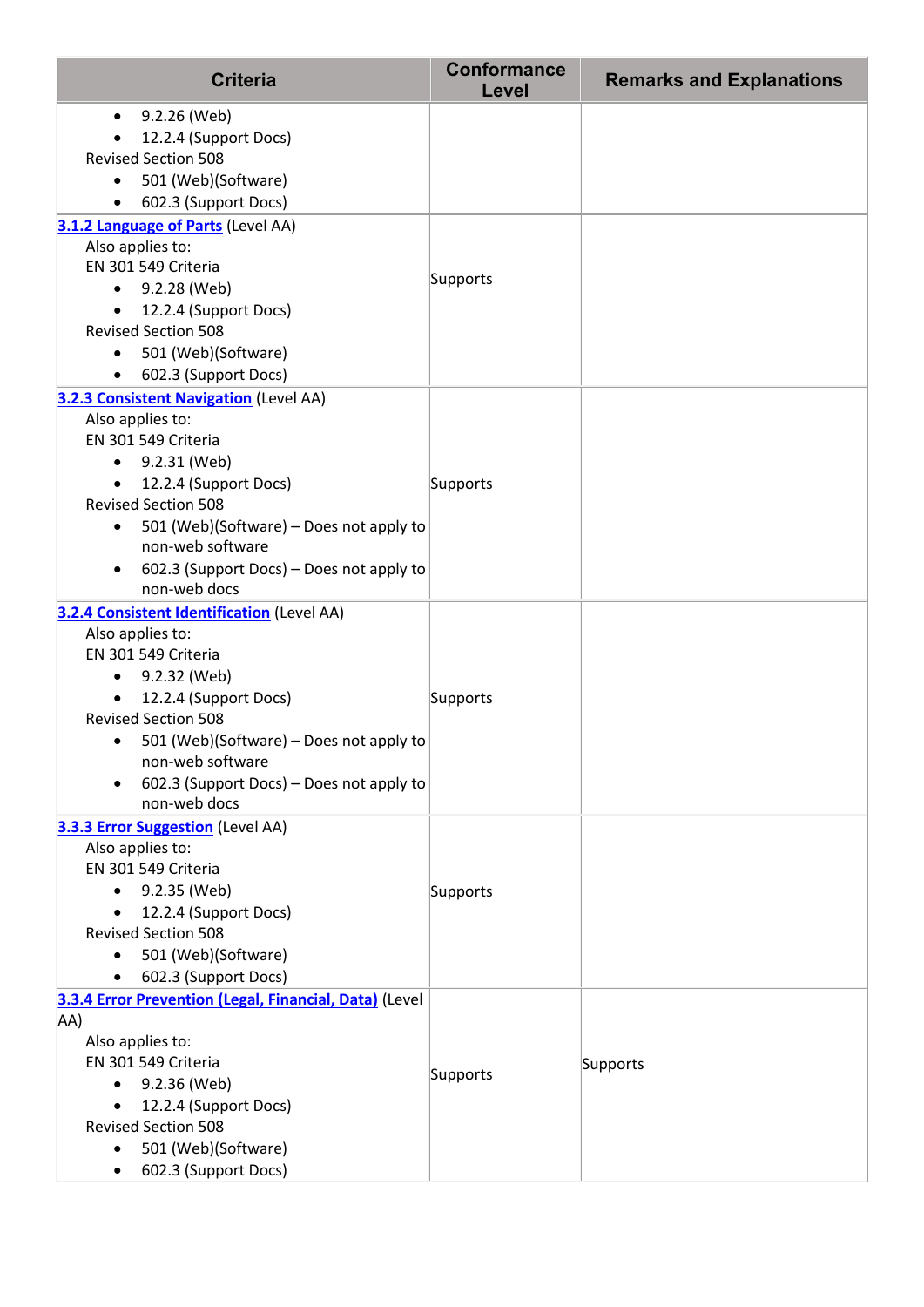# **Revised Section 508 Report**

Notes:

### **Chapter 3: Functional Performance Criteria (FPC)**

| <b>Criteria</b>                                                          | <b>Conformance Level</b>                             | <b>Remarks and</b><br><b>Explanations</b>                                                                                                                                                                                                                                                                                            |
|--------------------------------------------------------------------------|------------------------------------------------------|--------------------------------------------------------------------------------------------------------------------------------------------------------------------------------------------------------------------------------------------------------------------------------------------------------------------------------------|
| 302.1 Without Vision                                                     | Partially Supports with AT<br>(Assistive Technology) | Where a visual mode of<br>operation is provided, ICT shall<br>provide at least one mode of<br>operation that does not<br>require user vision.<br>The product does not fully<br>support users without vision,<br>please see "W3C WCAG 2.0<br>Level A and AA for Web<br>Application" table for more<br>details.                        |
| 302.2 With Limited Vision                                                | Supports                                             |                                                                                                                                                                                                                                                                                                                                      |
| 302.3 Without Perception of Color                                        | Partially Supports                                   | Where a visual mode of<br>operation is provided, ICT shall<br>provide at least one visual<br>mode of operation that does<br>not require user perception of<br>color.<br>The product does not fully<br>support users without vision,<br>please see "W3C WCAG 2.0<br>Level A and AA for Web<br>Application" table for more<br>details. |
| 302.4 Without Hearing                                                    | Supports                                             |                                                                                                                                                                                                                                                                                                                                      |
| 302.5 With Limited Hearing                                               | Supports                                             |                                                                                                                                                                                                                                                                                                                                      |
| 302.6 Without Speech                                                     | Supports                                             |                                                                                                                                                                                                                                                                                                                                      |
| 302.7 With Limited Manipulation                                          | Partially Supports with AT<br>(Assistive Technology) | Depends on AT provided by<br>Browser and OS                                                                                                                                                                                                                                                                                          |
| 302.8 With Limited Reach and Strength                                    | Partially Supports with AT<br>(Assistive Technology) | Depends on AT provided by<br>Browser and OS                                                                                                                                                                                                                                                                                          |
| 302.9 With Limited Language, Cognitive, and<br><b>Learning Abilities</b> | Partially Supports with AT<br>(Assistive Technology) | Depends on AT provided by<br>Browser and OS                                                                                                                                                                                                                                                                                          |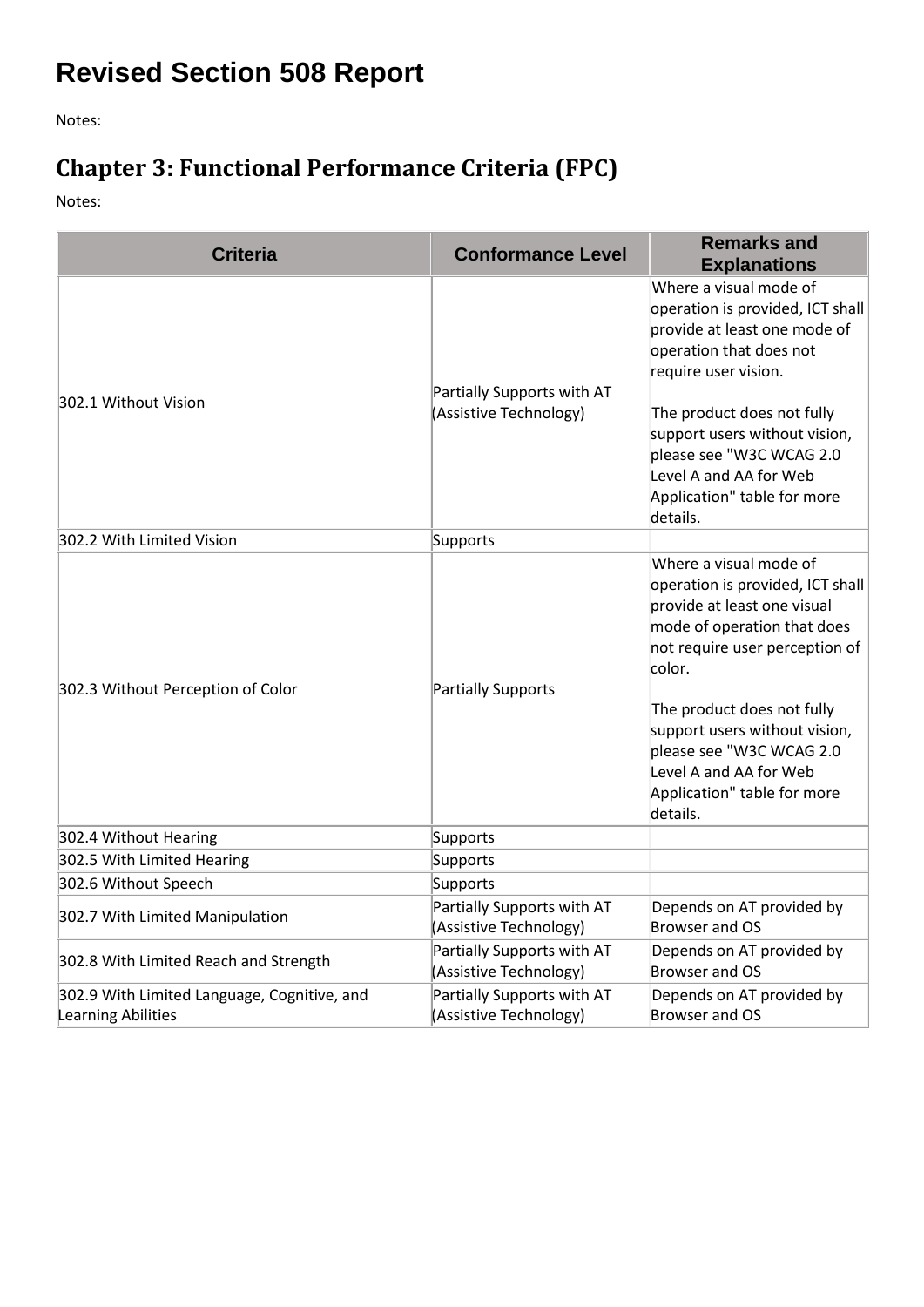### **Chapter 5: Software**

| <b>Criteria</b>                                                                               | <b>Conformance Level</b> | <b>Remarks and</b><br><b>Explanations</b>             |
|-----------------------------------------------------------------------------------------------|--------------------------|-------------------------------------------------------|
| 501.1 Scope - Incorporation of WCAG 2.0 AA                                                    | See WCAG 2.0 section     | See information in WCAG<br>section                    |
| 502 Interoperability with Assistive Technology                                                |                          |                                                       |
| 502.2.1 User Control of Accessibility Features                                                | Not Applicable           | NSX-T is Web based platform.<br>So, suitable for 501. |
| 502.2.2 No Disruption of Accessibility Features                                               | Not Applicable           |                                                       |
| <b>502.3 Accessibility Services</b>                                                           |                          |                                                       |
| 502.3.1 Object Information                                                                    | Not Applicable           |                                                       |
| 502.3.2 Modification of Object Information                                                    | Not Applicable           |                                                       |
| 502.3.3 Row, Column, and Headers                                                              | Not Applicable           |                                                       |
| 502.3.4 Values                                                                                | Not Applicable           |                                                       |
| 502.3.5 Modification of Values                                                                | Not Applicable           |                                                       |
| 502.3.6 Label Relationships                                                                   | Not Applicable           |                                                       |
| 502.3.7 Hierarchical Relationships                                                            | Not Applicable           |                                                       |
| 502.3.8 Text                                                                                  | Not Applicable           |                                                       |
| 502.3.9 Modification of Text                                                                  | Not Applicable           |                                                       |
| 502.3.10 List of Actions                                                                      | Not Applicable           |                                                       |
| 502.3.11 Actions on Objects                                                                   | Not Applicable           |                                                       |
| 502.3.12 Focus Cursor                                                                         | Not Applicable           |                                                       |
| 502.3.13 Modification of Focus Cursor                                                         | Not Applicable           |                                                       |
| 502.3.14 Event Notification                                                                   | Not Applicable           |                                                       |
| 502.4 Platform Accessibility Features                                                         | Not Applicable           |                                                       |
| <b>503 Applications</b>                                                                       |                          |                                                       |
| 503.2 User Preferences                                                                        | Not Applicable           |                                                       |
| 503.3 Alternative User Interfaces                                                             | Not Applicable           |                                                       |
| 503.4 User Controls for Captions and Audio<br><b>Description</b>                              |                          |                                                       |
| 503.4.1 Caption Controls                                                                      | Not Applicable           |                                                       |
| 503.4.2 Audio Description Controls                                                            | Not Applicable           |                                                       |
| <b>504 Authoring Tools</b>                                                                    |                          |                                                       |
| 504.2 Content Creation or Editing (if not authoring<br>tool, enter "not applicable")          | See WCAG 2.0 section     | See information in WCAG<br>section                    |
| 504.2.1 Preservation of Information Provided for<br><b>Accessibility in Format Conversion</b> | Not Applicable           |                                                       |
| 504.2.2 PDF Export                                                                            | Not Applicable           |                                                       |
| 504.3 Prompts                                                                                 | Not Applicable           |                                                       |
| 504.4 Templates                                                                               | Not Applicable           |                                                       |